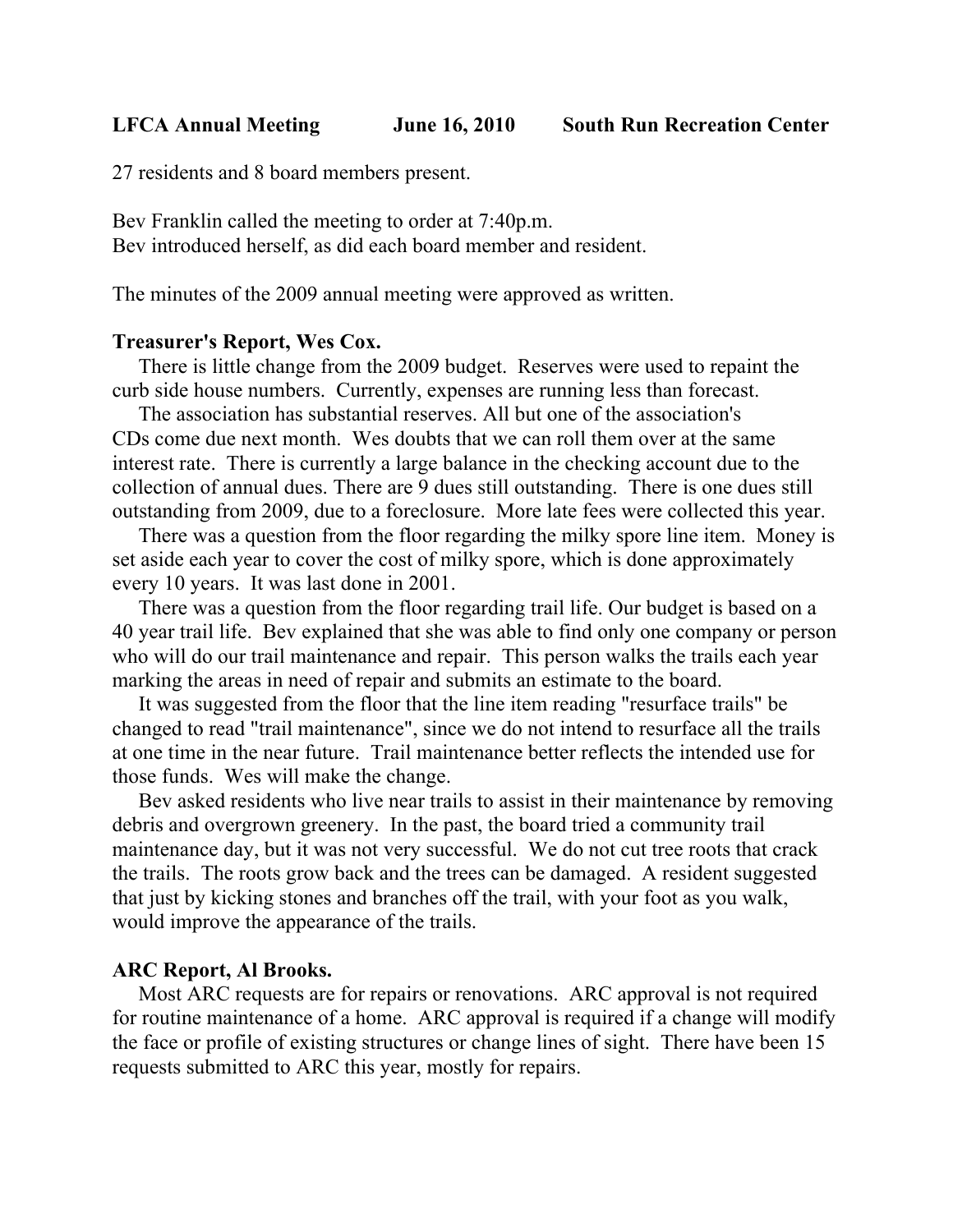Many residents with outside stairs have a problem with the stairs coming away from the house. If anyone has a contractor with a good idea on how to repair this, please let Al know so he can pass the information on to other homeowners.

Anyone with a question can contact Al by phone or email.

## **Community Day, Kathy Jacobs.**

 Last year's picnic was held on Bertito Lane with great success. The later time of the day seemed to draw more residents. The plans for this year's picnic are to hold it in the same place at the same time. The date is September 19, 2010. Since we block off the street at both ends, Kathy and Bev will need to get written permission from the residents. This is then submitted to the fire and police departments for their approval. This process needs to start in July. We always invite the fire department to attend. They have come in the past, even bringing a fire truck one year. The picnic is a great way to meet the neighborhood. People even bring their dogs. The board provides hamburgers and hot dogs, veggie and fruit trays, and drinks. A good time is had by all who attend.

## **Newsletter, Kathy Jacobs.**

 The board is trying to save printing and mailing costs by disseminating information via email. Please provide an email address.

 There was a question from the floor regarding how to find the web site. Our web site is www.lakeforestcommunity.org. You can also Google Lake Forest Community Association Springfield Va. The dues letter also contains the web address.

## **Proposed Projects**

• Trails, Al Brooks.

 Al has inspected the parts of our trails that are in low lying areas or near culverts that often overflow, spilling water onto the trails causing repetitive damage. The board is considering boardwalks for these areas. The boardwalks can be made of treated timber or a composite material. There are 7 areas Al proposes for boardwalks.

 There was a question from the floor regarding cleaning out the culverts. Al and Wes will look into culvert cleaning costs in past years.

 A contractor would preassemble the boardwalks and place them. An alternative is self- installed. This could possibly be done as an eagle scout project or a community project. Supervision with scouts would be an issue, since power tools need to be used. One resident suggested using a weekend labor force of prisoners. This could possibly be arranged through the sheriff's department.

 There was a question from the floor regarding phasing in this project over the next 3 to 5 years. This is possible. Tonight's discussion is for informational purposes. The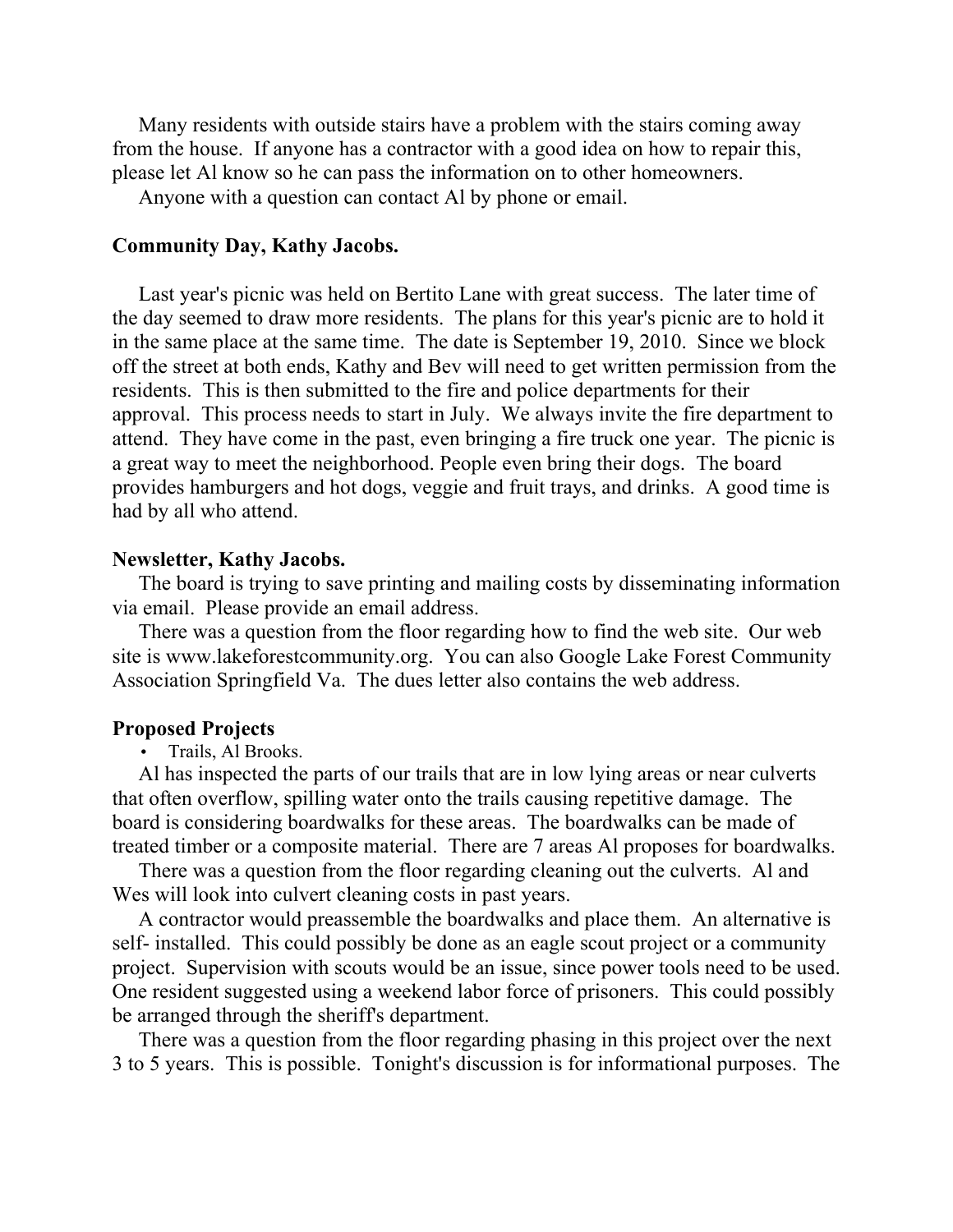board has not finalized a plan. This is just something that is being looked into. Al asked if there were any ecological objections. There were none.

 There was a comment from the floor regarding the inaccessibility of our trails to the physically challenged. Our trails were grandfathered in under current laws.

• Entrance Signs, Bev Franklin.

 The board is looking into repairing or replacing the entrance signs. The paint is chipping and the wood is cracking. They look all right from a distance, but not up close. We have reserves to pay for the cost.

• Common Areas, Bev Franklin.

 We have a landscaper that maintains the common areas and the entrances. The largest common area is where the mailbox is located on Octavia. We also have 7 acres of land behind the park at the end of Dorothy Lane. There is a trail from Dorothy Lane to Giant that is on our land. We gave an easement to the park authority for the trail. A resident mentioned that there is a dump site on our 7 acres that needs cleaning up. The board will look into this.

• Huntsman Lake Dam Project, Bev Franklin and Sally Tomlin.

 The dam was built in 1973. The federal government has mandated that the dam be rehabilitated to meet current standards. Sally Tomlin attended a public meeting concerning the dam project. The state and county are looking into options to comply with current standards. Information is still being gathered. There will be another public meeting on the dam project in September. A notice will be posted on the LFCA web site. Information can be found at www.fairfaxcounty.gov/springfield/huntsman. Sally emphasized that the county is aware of the community's concerns and is committed to maintaining the aesthetics of the lake and preserving the lake itself. The planning for the dam project will continue into 2011. The federal government will release the funds for the project in 2012. The county has already earmarked funds for its share of the cost. Ultimately, the lake will still be there when the project is done.

## **Floor Open**

 Bev opened the floor to any comments or concerns from either board members or residents.

 A resident from the pipe stem on Octavia Court mentioned a community area near his home that is just eroding dirt. Nothing will grow. He asked for help in maintaining this area. The board has already looked at the area. Our landscaper will be asked to deliver some mulch.

 A resident had a concern regarding the ditch in the road at the intersection of Cervantes Lane and Maritime. Bev explained that the drainage problem at that corner has been there since original construction in the neighborhood. VDOT's answer to the problem was to fill in the ditch 10 years ago. The filler is now